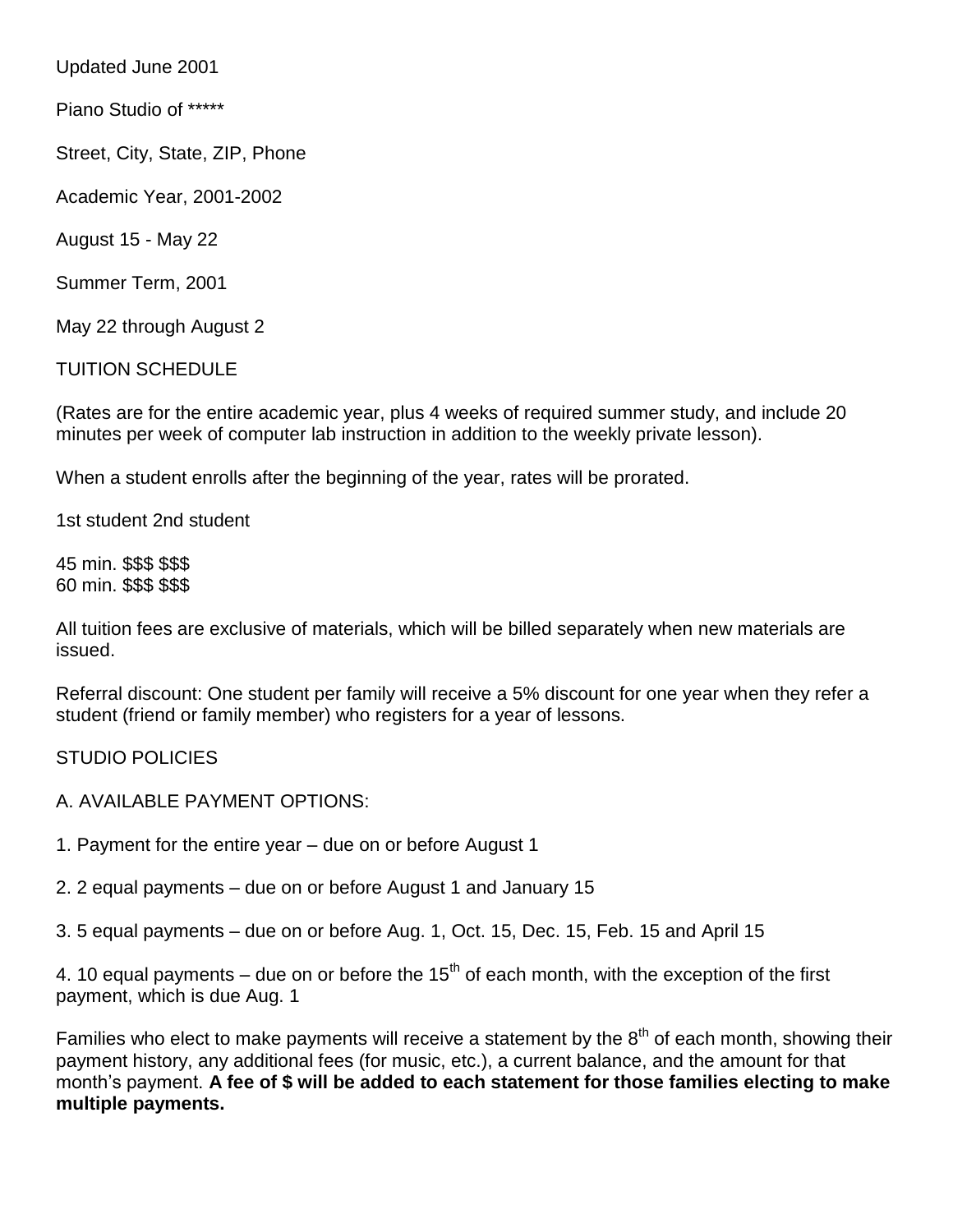## B. LESSON EXCHANGE

I will make available, to all participating families, a copy of my lesson schedule with students' names and telephone numbers – and will update it as necessary throughout the year.

If you know you will have to miss a lesson, you can peruse the schedule and call another student to exchange your time with theirs. This will be entirely between the students -- I will not be the gobetween in the exchange. Obviously, both parties must agree in advance to the exchange. In the event of a misunderstanding and two students arrive at the same time, I will teach the one who is regularly scheduled at that time, unless both parties agree to a change.

## C. MAKE-UP LESSONS

For those students who choose not to participate in the Exchange, or who can not find a suitable exchange time for a lesson that will be missed, the following guidelines will be in effect:

1. A voucher for an extra lesson, during the summer term, will be issued for a maximum of two missed lessons during the academic year. Please note that **no** make-up lessons will be given during the academic year.

2. The only lessons that will be made up are those that are cancelled in advance – at least 24 hours before the scheduled lesson, or in the event of an emergency, by 8:00 a.m. of the lesson day.

3. No credit or extra lessons will be offered for those that are missed without advance notice.

4. If I must cancel a scheduled lesson, I will make it up at a time that is mutually convenient, or offer a voucher for an extra summer lesson.

## D. PRACTICE EXPECTATIONS

Learning to play the piano is an on-going endeavor, which requires dedication and discipline on the part of the student. Piano study is a partnership between student, parents, and teacher. The lesson is a very small part of the week. It is the responsibility of the student and the parent to see that the remainder of the week is productive.

1. Part of the discipline of learning to play the piano is developing good practice habits. Therefore, a minimum of four practice days per week is expected. Although the quality of the time is most important, I suggest the following guidelines for daily practice:

7-8 years old: 15 minutes 12-15 years old: 35 minutes 9-11 years old: 25 minutes 16 and up: 45 minutes or more

Of course, these guidelines may be modified, based on level of advancement.

2. Each student is responsible for setting a regular practice time (one longer time, or several shorter times per day). Let this time become a habit that is an important part of each day – as important as mealtimes or school homework.

3. Each student will need a notebook (3-ring binder style is preferred). I always write specific practice instructions in the notebook each week. The student is expected to read and follow these instructions. Students who regularly "forget" to follow practice instructions, or who regularly leave the notebook (or